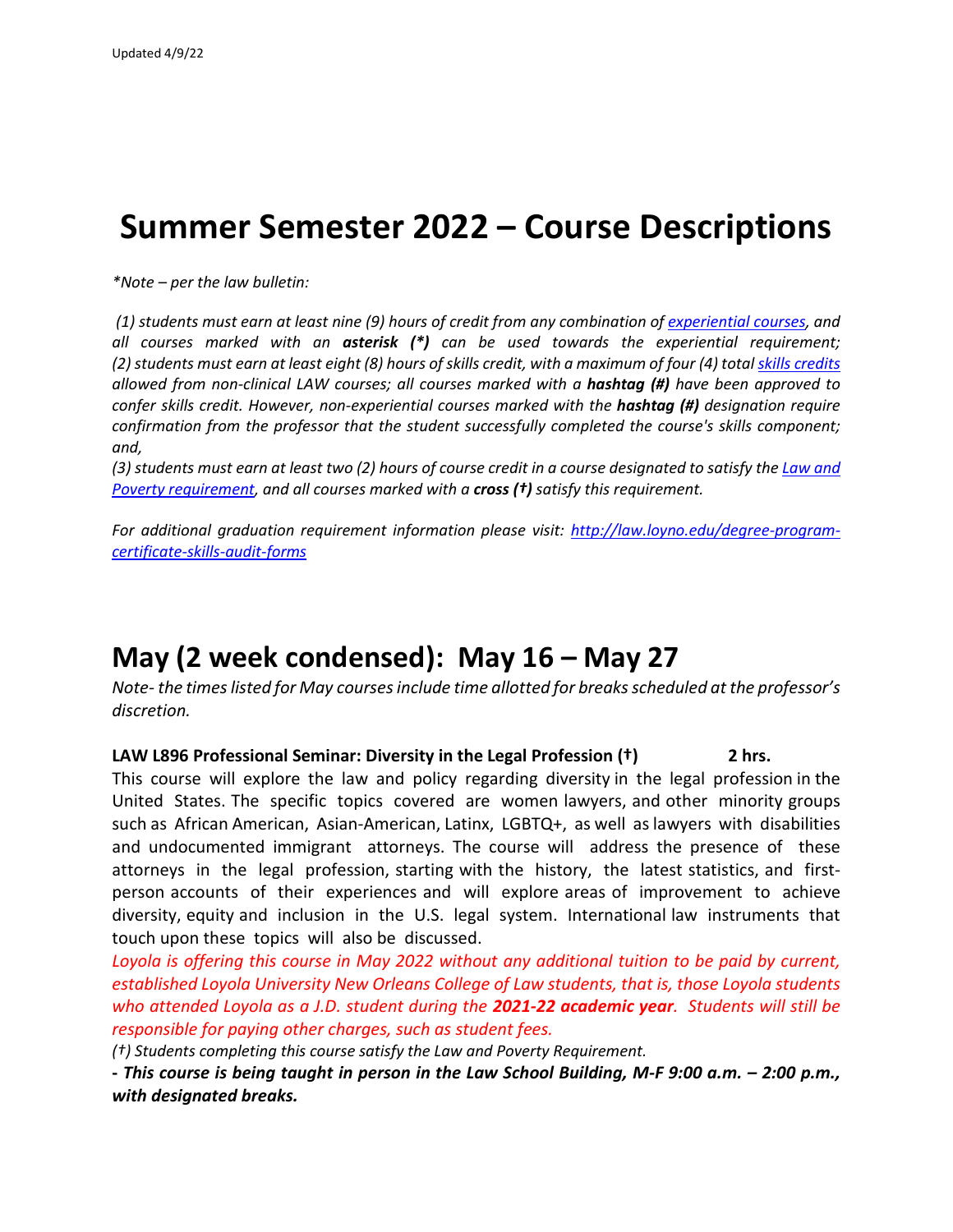### **LAW L896 Professional Seminar: DWI Practice and Procedure (\*) (#) 2 hrs.**

This course gives students experience with the prosecution and defense of DWI cases. Through a combination of lectures, demonstrations, preparation of pleadings and role play exercises, students learn the fundamental concepts and skills that underlie a DWI practice. The course will cover both the civil and criminal processes that are involved in a typical DWI case. In addition to studying the various field sobriety tests involved with a DWI arrest, students will learn how to draft a bill of information on behalf of the prosecution, how to handle a civil administrative hearing, file defense motions, and how to expunge DWI records.

In this two-credit graded course, students will be graded on their performances of work done both inside and outside of the class. The preparation of the various pleadings in a DWI case will be important parts of the final grade.

*\* Students completing the course earn two hours experiential learning credits.*

*# Students completing the course earn one skills credit.*

*- This course is being taught online as a synchronous course. M-F 9:00 a.m. – 2:00 p.m., with designated breaks.*

### **LAW L961 Trial Advocacy (\*) (#) 3 hrs.**

This course uses experiential learning exercises to develop skills in ADR and trial advocacy, oral persuasion, and nonverbal communication. In a simulated trial setting, class participants perform opening statements, closing arguments, witness examinations, and lay evidentiary foundations. Faculty lectures and demonstrations supplement these exercises. Students completing the course earn three experiential learning credits. *The course in Evidence is not a pre-requisite for taking this course.* 

*\* Students completing the course earn three hours experiential learning credits.*

*# Students completing the course earn one skills credit.*

**-** *This course is being taught in person in the Law School Building, M-F 9:00 a.m. – 3:00 p.m., with designated breaks.*

### **LAW L976 Environmental Law and Policy: Florida Keys (\*) (#) 3 hrs.**

This intensive two-week course provides an overview of the environmental laws, policies, and decision-making processes specifically related to coastal and marine resources in the United States, and teaches strategic thinking and advocacy skills, using the Florida Keys ecosystem as a micro study. This very unique chain of bridged islands are home to: a national marine sanctuary, a national park, critical habitat for endangered and threatened species, the last known undisturbed tropical hardwood forest, and the only living coral barrier reef in the continental U.S., the third largest coral barrier reef system in the world. The Keys also about the Florida Everglades National Park. In addition to these natural features, the Keys have vibrant charter and commercial fishing industries and a history of sponge diving, wrecking and sunken treasure recovery. All this falls under the oversight and management of a patchwork of local, state, federal and international government bodies, along with corporate and tribal interests. Through review of statutes, cases, administrative materials, and academic articles, we will explore issues like coastal and ocean land use, fisheries management, endangered species, marine sanctuaries and salvage. We will examine law and policy regimes as they relate to beaches, coastal wetlands, wildlife, and nearshore and offshore ocean environments, in the fragile Keys archipelago. Among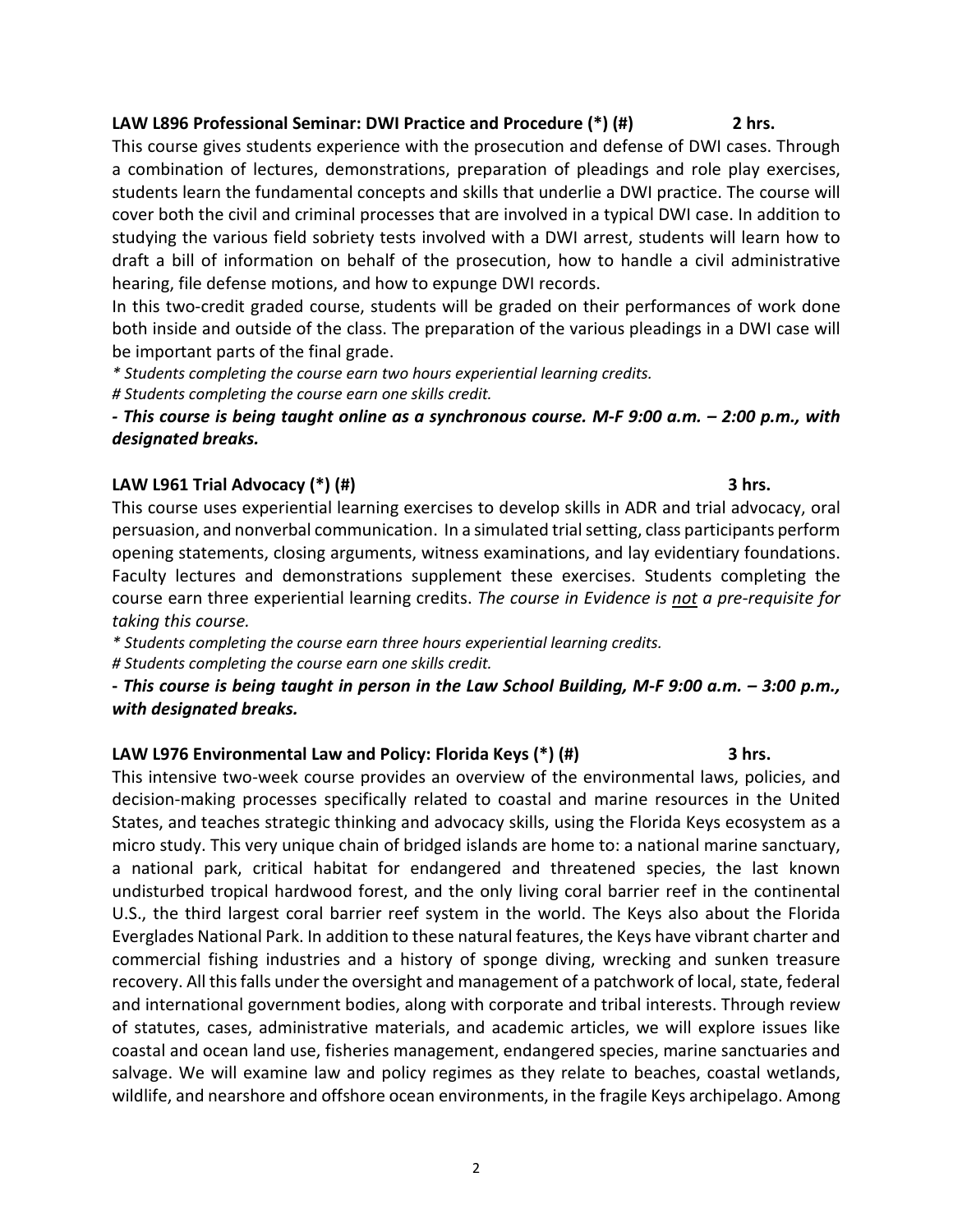the legal authorities we will discuss are: Coastal Zone Management Act, Magnuson-Stevens Fishery Conservation and Management Act, Marine Research and Sanctuaries Act, National Parks Service Act, Endangered Species Act, The Abandoned Shipwreck Act, and public trust doctrine. Also, we will review laws that set standards for U.S. environmental policy: the Administrative Procedure Act (APA) and the National Environmental Policy Act (NEPA). Additionally, students will learn and practice skills relative to environmental policy: obtaining documents, grassroots and grasstops organizing, and persuasive writing. There will be a daily experiential learning component to offer opportunities to see laws and policies in practice in this unique environment. Afternoon classes (depending on availability) may include:

- Visit a commercial fish house, sea turtle hospital and wrecking and salvage museums
- Snorkel/boat in the Florida Keys National Marine Sanctuary
- Tour of the Dry Tortugas National Park
- Meet local reporters and activists
- Tropical forest and/or evening endangered species (Key Deer) habitat walk

Grades will be based on class participation, an in-class professional presentation and a final paper.

*\* Students completing the course earn three hours experiential learning credits. # Students completing the course earn one skills credit.*

*Please note – for the summer 2022 session, this course will take place in the Florida Keys, in person, M-Th 10:00-11:30 a.m. and 1:00-3:30 p.m., and Fridays 9:00 a.m. – 5:00 p.m. Interested students should contact Professor Marianne Cufone directly, [mcufone@loyno.edu.](mailto:mcufone@loyno.eduf) Maximum enrollment: 8 students.*

## **Beginning May 16**

### **LAW L900 Academic Externship (\*) (#) 1 or 2 or 3 hrs.**

This course allows students to learn by participating in legal work with an outside agency or court. Second and third-year law students in the upper three-quarters of their class may apply to participate in this program. The student must be in good academic standing and receive the permission of Professor Finger to register. This course cannot be used to satisfy the writing requirement. There is a weekly classroom component that will be synchronous by Zoom Summer 2022 and placements are off site. This is a pass/fail course. The weekly time commitment depends on the number of credits students enroll for.

*\* Students completing the course earn experiential learning credits equivalent to the credit hours earned in the course.*

*# Students completing the course earn one skills credit.*

*- Class sessions are held synchronously by Zoom on Fridays 12:00-1:00 p.m., and placements are off-site. Interested students should contact Professor Davida Finger directly, [dfinger@loyno.edu.](mailto:dfinger@loyno.edu) The class sessions for this course begin the week of May 16. Please visit the externship FAQ for more information: [https://law.loyno.edu/externship-frequently-asked](https://law.loyno.edu/externship-frequently-asked-questions)[questions.](https://law.loyno.edu/externship-frequently-asked-questions)*